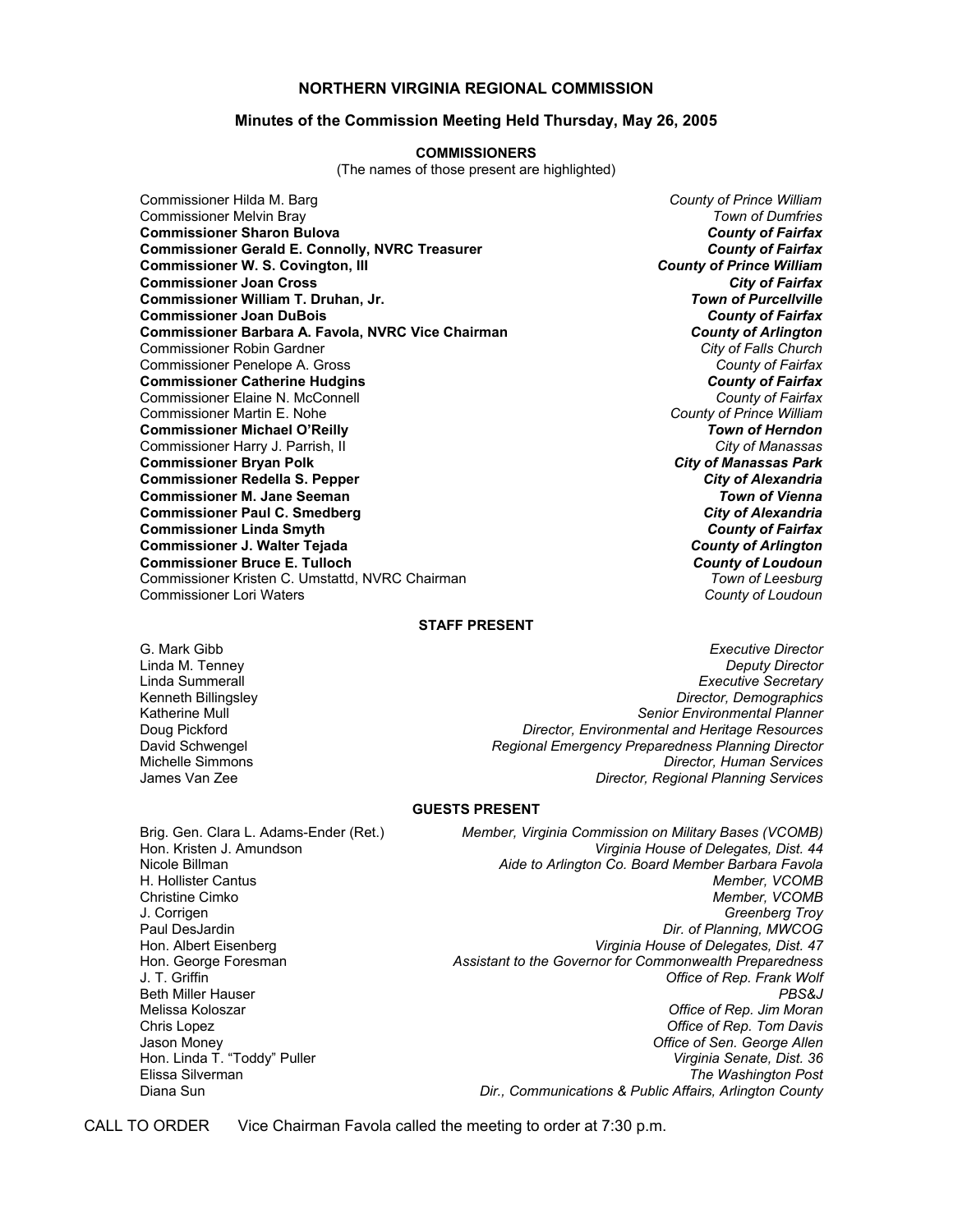Summary Minutes of the Commission May 26, 2005 Page 2 PLEDGE OF ALLEGIANCE The Pledge of Allegiance was recited by all present.

- ROLL CALL The roll was called and all members present or absent were noted for the record.
- MINUTES Commissioner Pepper moved approval of the minutes of the April 28, 2005, meeting. The motion was seconded and carried, with Commissioner Polk abstaining.

BASE

REALIGNMENT AND

- CLOSURE Introductions of Commissioners and guests were made. Vice Chairman Favola turned the presentation over to Frank Shafroth, Director of Intergovernmental Affairs with Arlington County.
- *Frank Shafroth* Mr. Shafroth reported that Defense Secretary Rumsfeld released his BRAC recommendations on May 13. Those recommendations went to the 2005 Defense Base Closure and Realignment (BRAC) Commission, which will have a virtual tour of leased DoD office space in Arlington County on May 27.

 Beginning June 7, the BRAC Commission will have 45 days of hearings around the country, concluding on July 15. The BRAC Commission is required to submit its recommendations to President Bush no later than September 8. The BRAC Commission can reject a base closure by super majority or make a change by majority. The President has until the latter part of September to either accept or reject the BRAC Commission's recommendations. If the President rejects the recommendations, it goes back to the BRAC Commission with presentation to the President in November; if the President accepts the BRAC Commission's report, that report becomes final within 45 days unless Congress rejects it. Congress must either accept or reject the report in whole; Congress cannot make changes.

 During the hearing process, the opportunity for this part of the country to appear before the BRAC Commission will be on July 8 in Baltimore.

There will be eight criteria used in considering Secretary Rumsfeld's recommendations. The first four relate to military value. The other criteria are the extent and timing of potential costs, community impact, community infrastructure capacity to support, and environmental impact.

*questions and* 

- *answers* Responding to Commissioner Smedberg, Mr. Shafroth said the majority of leased DoD office space in Northern Virginia are GSA leases. Commissioner Smedberg then asked if consultants will move as well. Mr. Shafroth replied it depends on the nature of the facility/agency.
- James Van Zee Mr. Van Zee provided a brief overview of NVRC's work over the past year to produce a comprehensive inventory of military installations/leased facilities. The firm PBS&J was contracted to assist in the inventory. The inventory data will be used to address security concerns and design criteria.

*Chris Nunno* 

- *ITspatial, Inc.* Mr. Nunno demonstrated the InterSCOPE technology used in addressing urban/suburban office building security concerns and design criteria. The technology is a real-time, interactive visualizing, planning tool.
- *discussion* Vice Chairman Favola commented that this tool needs to be incorporated into Northern Virginia's presentation to the BRAC Commission. Noting that urban areas can make buildings secure, she added that the region wants a performance based standard rather than a prescriptive based standard.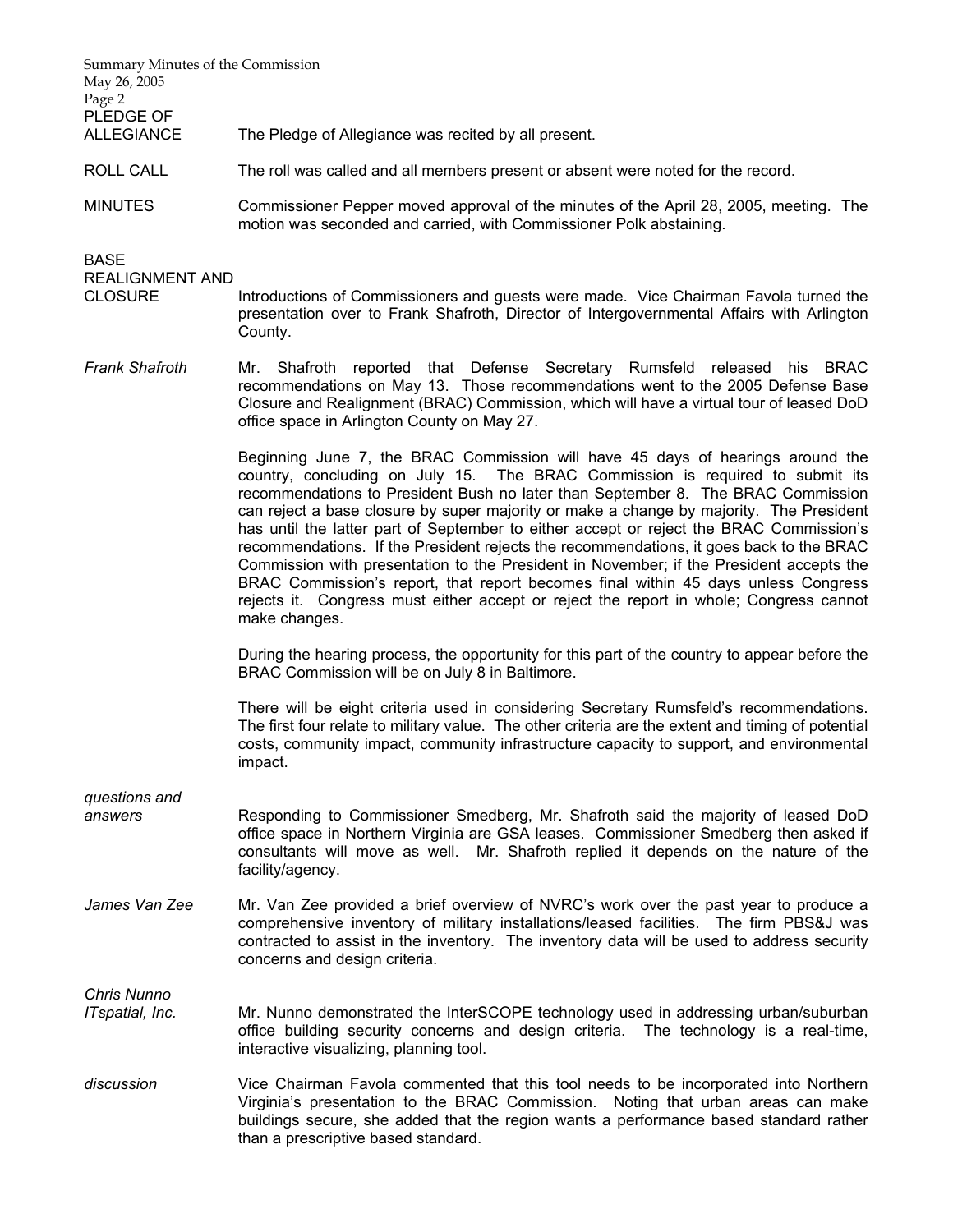Mr. Foresman and members of the VCOMB Board and the Commissioners discussed potential strategies for working with the BRAC Commission, with several guests cautioning against revealing strategy in public sessions. Commissioner Connolly noted that BRAC impacts Northern Virginia and the jurisdictions need to act cooperatively.

 Commissioner Tulloch moved that NVRC staff draft a letter to the BRAC Commission requesting a separate hearing in Northern Virginia. The motion was seconded. Mr. Fisette asked that the letter be sent to all Commissioners to share with their Boards and Councils, requesting that each jurisdiction send a similar request to the BRAC Commission. Further, the letter should reference Charleston, South Carolina, as the precedent for requesting the hearing. Commissioner Tulloch accepted the changes to his motion. The motion as amended carried unanimously.

On behalf of the Commission, Vice Chairman Favola thanked the guests and presenters for attending the meeting.

## CONSENT

- AGENDA Commissioner Tulloch moved approval of the consent agenda. The motion was seconded. Commissioner Connolly requested that item B, Resolution No. P05-23: Annual General Adjustment for Commission Employees for FY 2006, be removed. Commissioner Tulloch moved approval of the consent agenda minus item B, consisting of the items below. The motion was seconded and carried unanimously.
	- A. Financial Reports for April 2005
	- C. Resolution No. P05-25: Authorization to Submit a Proposal Regarding Rain Gardens to the Virginia Department o Environmental Quality, Coastal Program
	- D. Resolution No. P05-26: Authorization to Develop a Request for Proposals for Fair Housing **Services**

## RESOLUTION

NO. P05-23 ANNUAL GENERAL ADJUSTMENT FOR COMMISSION EMPLOYEES FOR FY 2006

 Commissioner Connolly commented that several member jurisdictions have done away with cost of living adjustments (COLAs), instead adjusting pay scales. He requested that this item be revisited. Mr. Gibb reported that Commissioner Gross has taken the lead on personnel items through the Operations Committee. Commissioner Connolly requested that this be looked at in the upcoming fiscal year. He then moved adoption of Resolution No. P05-23. The motion was seconded and carried unanimously.

| EXECUTIVE<br>DIRECTOR'S<br>REPORT<br>А. | Mr. Gibb reported that NVRC's office move is on schedule for August 1.                                                                                                                                                                    |  |
|-----------------------------------------|-------------------------------------------------------------------------------------------------------------------------------------------------------------------------------------------------------------------------------------------|--|
|                                         |                                                                                                                                                                                                                                           |  |
| В.                                      | Mr. Gibb called the members' attention to the letters before them from Senators Allen and<br>Warner concerning CDBG funds.                                                                                                                |  |
| C.                                      | Copies of NVRC's latest brochure, "A Citizen's Guide to Tree Planting Projects In Northern<br>Virginia" were distributed. Commissioner Connolly suggested that publications be dated,<br>making it easier to identify the latest version. |  |
| D                                       | Mr. Gibb reported that the low impact development DVD has received rave reviews and                                                                                                                                                       |  |

NVRC has received many requests for it from all over the country.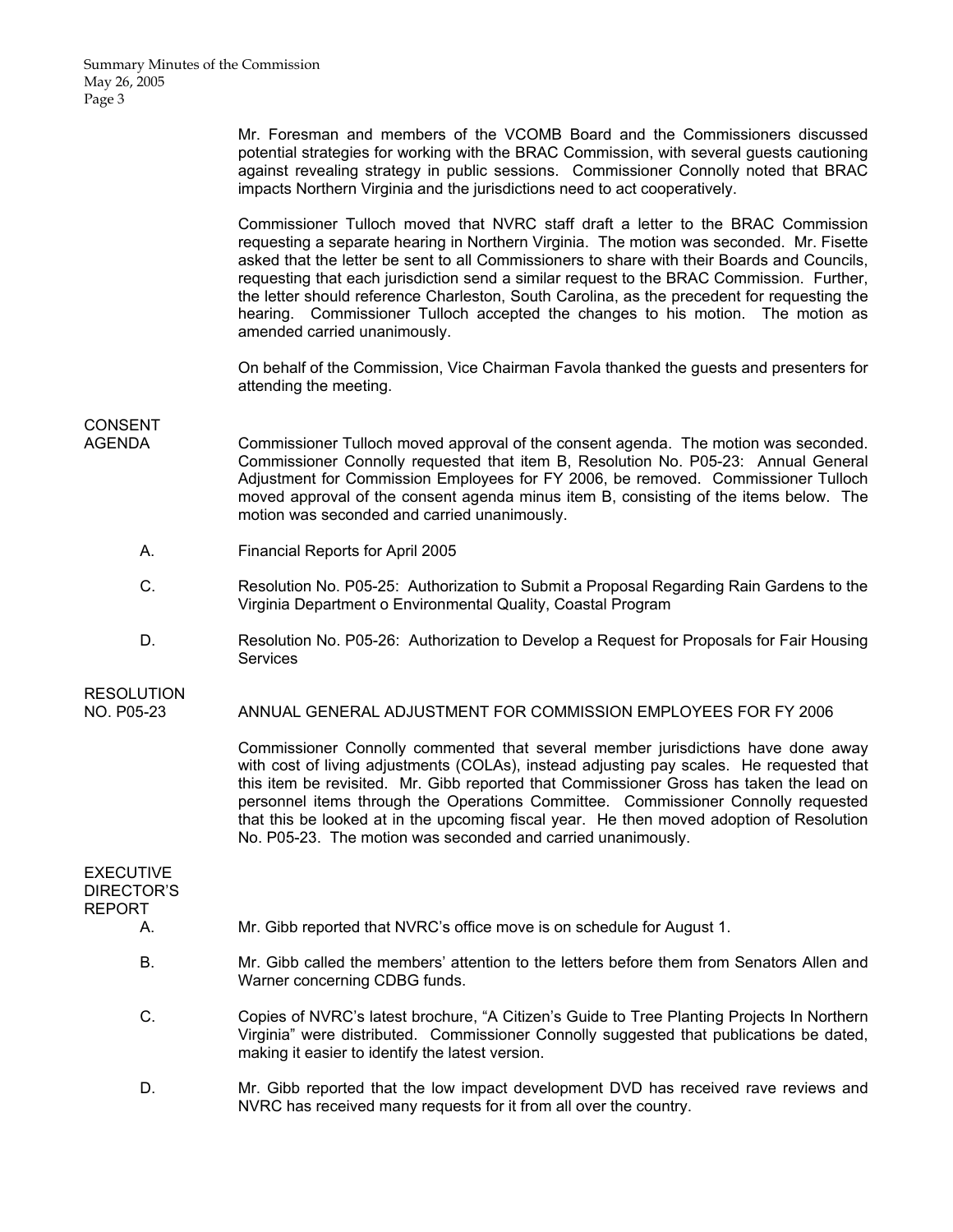### E. Resolution No. P05-27: SPONSORSHIP OF APPLICATIONS TO THE VIRGINIA DEPARTMENT OF TRANSPORTATION FOR TRANSPORTATION PLANNING GRANTS UNDER THE STATE TRANSPORTATION PLANNING GRANT PILOT PROGRAM

 Mr. Gibb explained that the resolution, distributed at the meeting, authorizes him to accept the funding of the VDOT planning grants. Commissioner Tulloch moved adoption of Resolution No. P05-27. The motion was seconded and carried unanimously.

 F. Mr. Gibb reported that the Human Services Officials Committee received a draft 211 plan. That plan will be presented to the Chief Administrative Officers for their review and then to the Commission for adoption.

### CHAIRMAN'S

REPORT Vice Chairman Favola reported that the U.S. Department of Housing and Human Services' new interpretation of allowable Title IV-E funded services adversely affects the longstanding use of these funds among NVRC's member local governments. In Northern Virginia, local governments have successfully kept children out of the foster care system by purchasing community based prevention services with Title IV-E funds.

> Vice Chairman Favola stated that she has received Congressman Moran's assurance that he will submit report language to be added to the Appropriations bill that HHS not prohibit purchasing community based prevention services with Title IV-E funds. She added that NACO has written a letter supporting this position and that NVRC should consider doing so.

> Commissioner Connolly moved that NVRC send a letter to Congressman Moran supporting him on his position. The motion was seconded and carried unanimously.

### **COMMUNICATIONS**

COMMITTEE Commissioner Pepper reported that the Communications Committee met prior to the Commission meeting and were very impressed with the draft communications plan developed by Diana Sun, Arlington County's Director of Communications and Public Affairs.

> Commissioner Pepper moved that the Commission: (1) adopt the communications plan in concept; (2) approve adding the tag line "The Voice of Northern Virginia" to follow the logo; (3) in order to realize the plan, a senior position of "information/communications director" needs to be created, funded (including money for resources) and hired; and (4) to consider holding an open house/ press conference in September to announce the Commission's reorganization and move and to place an announcement in *The Washington Post*.

> Commissioner Smedberg added that the target audience will also include the Northern Virginia Congressional Delegation and the universities.

The motion was seconded and carried unanimously.

# NOMINATING

COMMITTEE Commissioner Bulova, Chairman of the Nominating Committee, presented the committee's slate of officers, adding that it is nicely balanced with larger and smaller jurisdictions, inner and outer jurisdictions, and it is bipartisan:

| Chairman      | Barbara Favola         | <b>Arlington County</b> |
|---------------|------------------------|-------------------------|
| Vice Chairman | <b>Gerald Connolly</b> | <b>Fairfax County</b>   |
| Treasurer     | <b>Hal Parrish</b>     | City of Manassas        |

OTHER BUSINESS Commissioner Cross asked if the Commission was successful in receiving its funding for AIDS grants from the District of Columbia. Ms. Simmons, NVRC's Human Services Director, replied that progress is being made. NVRC staff met with DC HIV/AIDS